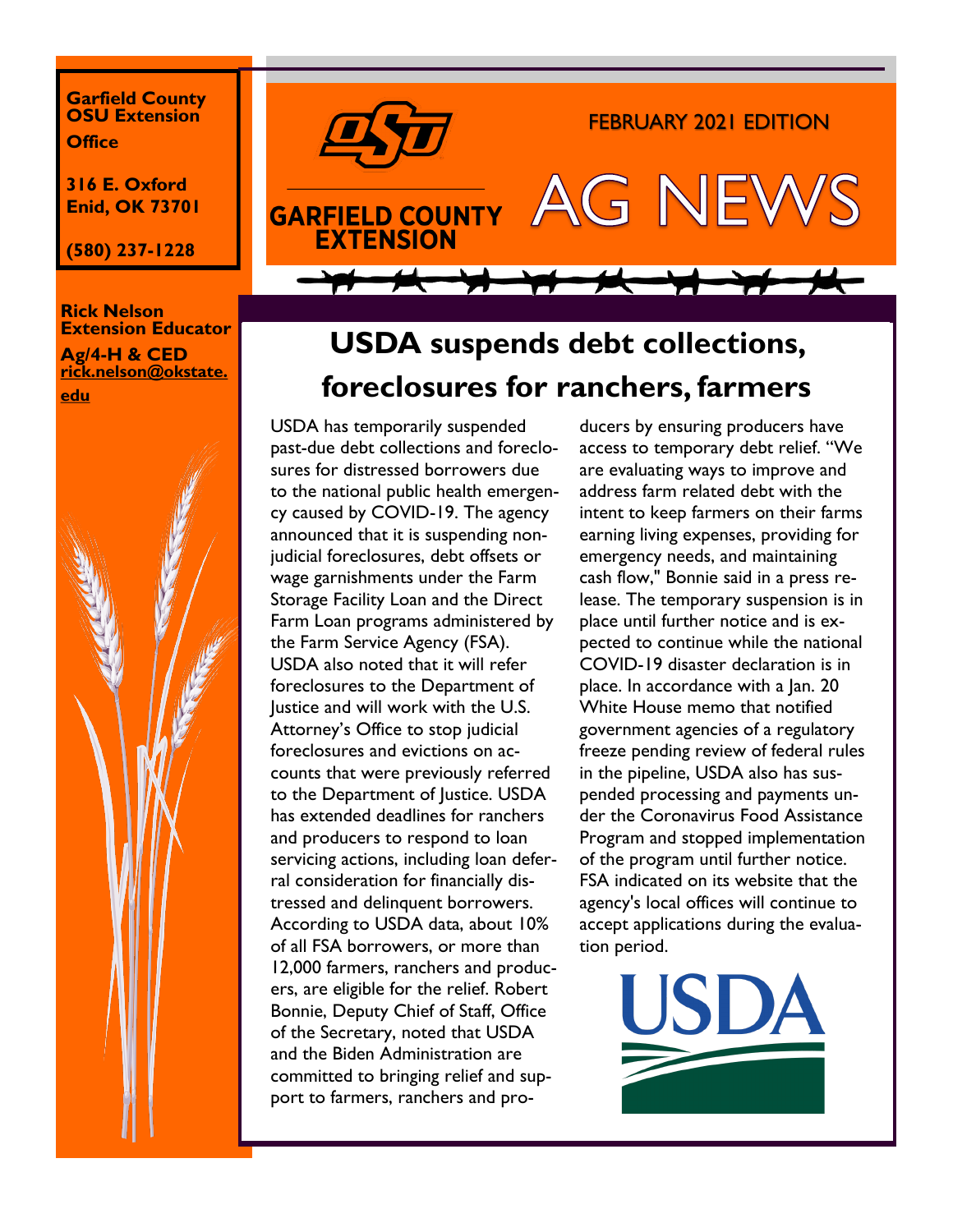# **Electronic official ID ear tags available through ODAFF**

Here is a reminder for cattle producers or veterinarians who do cattle work, there are free (small shipping fee) electronic official ID ear tags available that can be ordered through ODAFF. Currently, there is almost 200,000 tags in stock and ODAFF expects to receive another 350,000 this calendar year and does not have room to store all of them. So, this is an opportunity to utilize the electronic tags without cost as the industry is transitioning from the old metal official ID tags. This is a great opportunity to come into compliance before it is mandated and at almost no cost.

These tags may be ordered by producers (white official ID tags) or veterinarians (orange brucellosis vaccination or white official ID tags). They are intended for use in cattle only and should be restricted to breeding cattle or replacement heifers and bulls.

A premises ID number is required to order the tags. If a PIN is needed there is a form attached that can be filled out and sent to ODAFF to get a PIN quickly. I've also attached an order form for the tags as well as photos of the two types of tags available.

**Rod Hall, DVM | State Veterinarian** Oklahoma Department of Agriculture, Food and Forestry

## **Extension Experience – Insights into Oklahoma Agriculture**

The Northwest Area Extension Staff would like to announce the creation of our new podcast *Extension Experience.* The *Extension Experience* podcast is brought to you by Josh Bushong, Trent Milacek, and Dana Zook. Each week they provide perspective on Agriculture topics and offer insight from our experience working with Extension Educators and Producers across Oklahoma. The *Extension Experience* podcast is available on Spotify, Google Podcasts, and Apple Podcast platforms. You can also access the episodes on spotlight, [http://spotlight.okstate.edu/experience/](http://spotlight.okstate.edu/experience/podcast/) [podcast/](http://spotlight.okstate.edu/experience/podcast/).





#### **Link to PIN form**

<https://www.ag.ok.gov/ais/animaltrac.pdf>

### **Link to RFID Tags order form**

[https://www.ag.ok.gov/ais/](https://www.ag.ok.gov/ais/rfidtagsorderform.pdf) [rfidtagsorderform.pdf](https://www.ag.ok.gov/ais/rfidtagsorderform.pdf)

#### **GARFIELD COUNTY OSU EXTENSION**

[https://extension.okstate.edu/county/](https://extension.okstate.edu/county/garfield/index.html?Forwarded=oces/garfield) [garfield/index.html?Forwarded=oces/](https://extension.okstate.edu/county/garfield/index.html?Forwarded=oces/garfield) [garfield](https://extension.okstate.edu/county/garfield/index.html?Forwarded=oces/garfield)

Oklahoma State University, U.S. Department of Agriculture, State and local governments cooperating. Oklahoma Cooperative Extension Services offers its programs to all eligible persons regardless of race, color, national origin, gender, age, religion, disability, or status as a veteran and is an equal opportunity employer. Reference to commercial products or trade names is made with the understanding that no discrimination is intended and no endorsement by the Oklahoma Cooperative